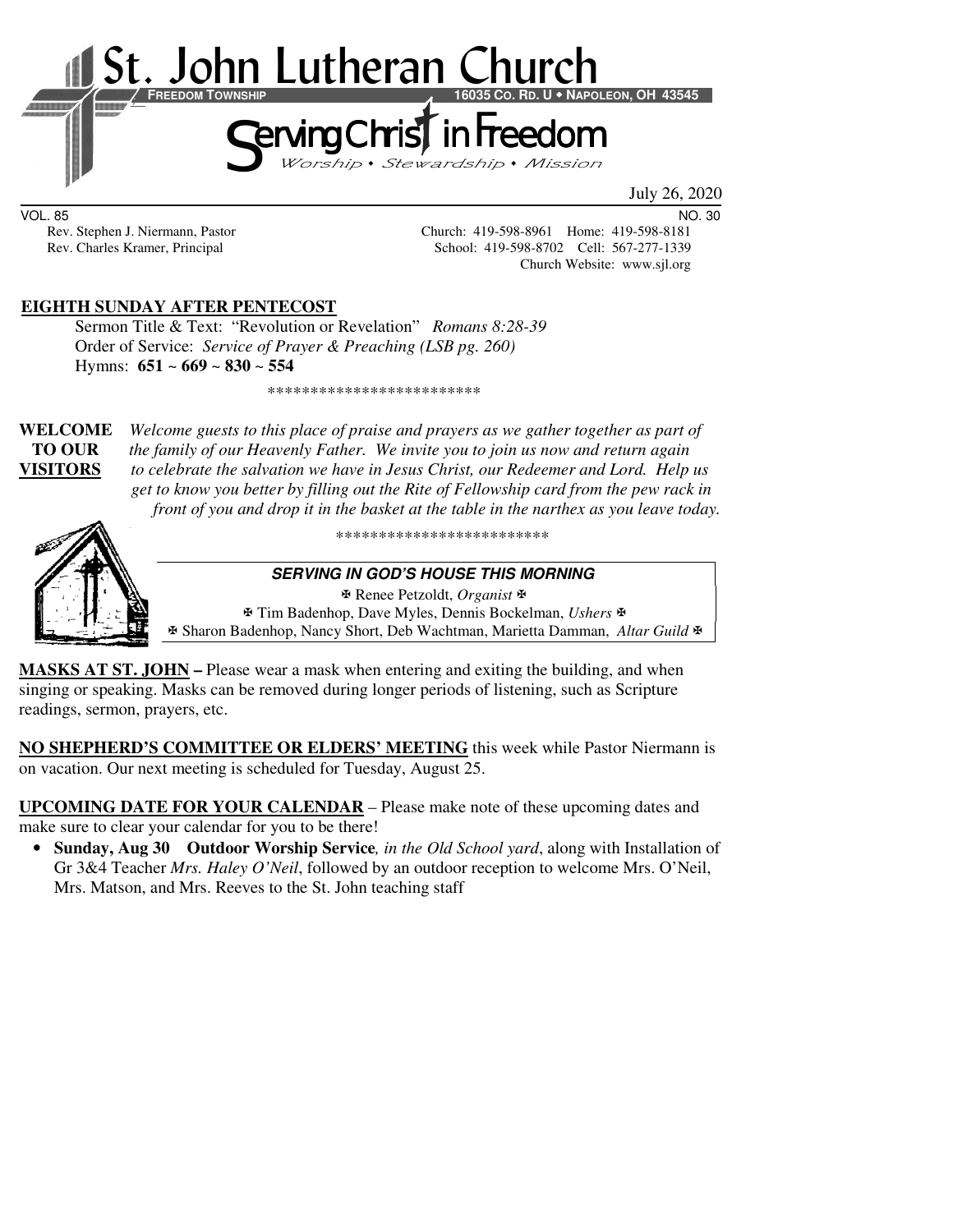|        | In God's House This Week | Online church calendar: www.DynaCal.com/sjl               |  |  |
|--------|--------------------------|-----------------------------------------------------------|--|--|
| Date   | Time                     | <b>Activities</b>                                         |  |  |
|        | 8:30AM                   |                                                           |  |  |
| Today  | &                        | <b>Worship Service</b>                                    |  |  |
|        | 10:00AM                  |                                                           |  |  |
| Mon.   | 5:30 PM                  | <i>Bread From Heaven Food Pantry distribution</i>         |  |  |
|        | $6:00$ PM                | Annual School Cleaning                                    |  |  |
| Tues.  | $7:00$ AM                | Classroom carpets cleaned professionally                  |  |  |
| Wed.   | $6:00$ PM                | Annual School Cleaning                                    |  |  |
| Thurs. | 7:00 PM                  | <b>Thursday Evening Worship</b>                           |  |  |
|        | 8:30AM                   |                                                           |  |  |
| Sun.   | &                        | <b>Communion Service</b>                                  |  |  |
|        | 10:00AM                  |                                                           |  |  |
| Mon.-  | 7:30 AM                  | Morning Meditations, WONW 1280 AM                         |  |  |
| Sat.   |                          | Speaker: Rev. Logan Schiewe, St. Paul Lutheran – Napoleon |  |  |

# **FOR THOSE LISTENING FROM THE PARKING LOT**

**Pick up your bulletin and service by driving through the carport before worship You can give your offering to the deacon at the same time Tune your FM radio to 87.7** 

### **PEW COLOR DESIGNATIONS FOR SOCIAL DISTANCING**

- Thursday evenings **RED** pews
- Sunday early service **RED** pews
- Sunday late service **BLUE** pews



**MATTERS FOR PRAYER** – Please keep these people in your prayers:

- Shut-Ins: *Norma Damman, Renetta Homan,* and *Lester Rabe*
- *Melba Elling,* and *Lorna Von Deylen*, at Genacross Lutheran Home
- *Evelyn Rohrs,* at Assisted Living Genacross Lutheran Home
- *Harold Behrmann,* at Fulton Manor, Wauseon
- *Donald Badenhop,* has returned to Vancrest Nursing Care Facility, Holgate
- *Donald Landry,* residing at the Ohio Veteran's Home, Sandusky
- Armed Services: *Justin Atkinson, Jason Rohrs*, *Emily Schroeder, Connor Gerken, Seth Handy, Nathan Nemoyer, Jared Dishop*
- **Madelyn Dishop & Tanner Kuhlman, who are to be married this Fri., July 31<sup>st</sup> at St. Paul** Lutheran,Napoleon. May God bless their union with many years and much joy.
- *Dale VonDeylen,* in hospice care at the Defiance Area Hospice Center. He is brother of Dave VonDeylen and Deb Durham. Remember also his wife Sharon and their family. May God give them strength in Christian hope in these days!

**BULLETIN SUBMISSION NOTE**: With Thursday night services in session, bulletin

announcements must be turned in to the office by Wednesday of each week in order to be included in the Thursday and Sunday bulletin. Please make note of this. Thank you!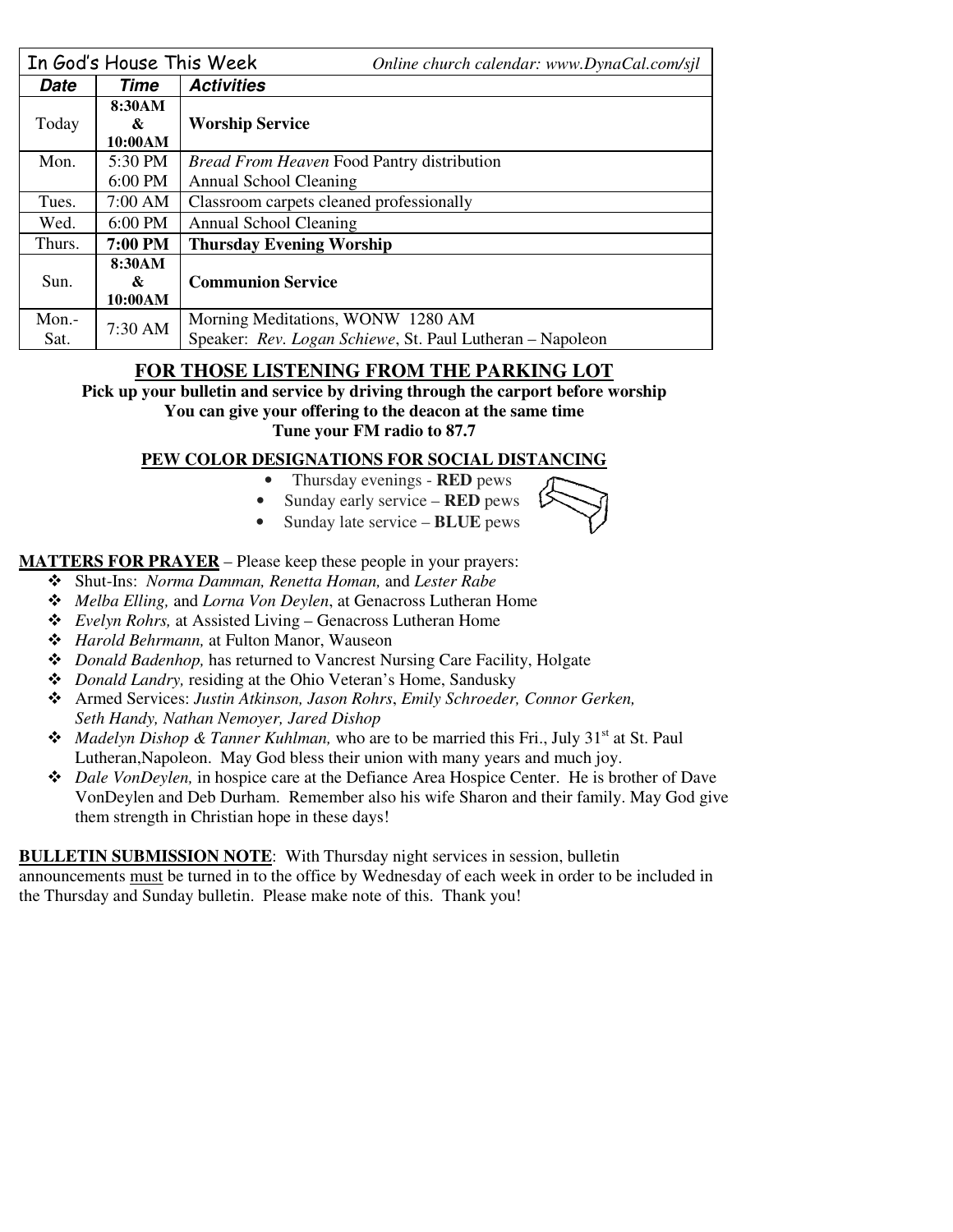## **THREE CHILDREN BORN AGAIN OF WATER AND THE SPIRIT**

Yesterday (Saturday, July 25), three children were baptized into Christ here at St. John in small, family ceremonies.

• **Blair Lynn Call**, daughter of Arthur (AJ) & Kara (Elling) Call. Born Feb. 26, 2020 in Oregon, Ohio. Sponsors: Josh & Kristina Elling (Kara's brother and his wife). Grandparents: Mark & Brenda Elling, Grayling & Michelle Call and Deneen Evans.



- **Benjamin Earl Elling**, son of Josh & Kristina Elling. Born April 27, 2020 in Bowling Green, Ohio. Sponsors: Jennifer Simmons, Ashley (Elling) Crall and Kara Call. Grandparents: Mark & Brenda Elling and Mark & Sharon Shultz.
- **Kohen Jay Kossow**, son of Tyler & Olivia Kossow. Born May 20, 2020 in Wauseon, Ohio. Sponsors: Logan Kossow and Marissa Junge (Olivia's sister). Grandparents: Douglas & Mary Kossow, and Terry & Tammy Junge.

Now please pray for these children, that the good work that God begins in them in Baptism may be brought to completion on the day of Jesus Christ when all who believe and are baptized will inherit the Kingdom. And pray for the families, that having brought their children to the waters of Baptism, they would now teach them to observe everything Christ has commanded.

Congratulations to the Calls, the Ellings, and the Kossows as they receive into their families these gifts of God, these precious little ones, for whom Jesus has a special place in His heart!

**SPECIAL VOTERS' MEETING RESULTS:** At the July 19<sup>th</sup> Voters' Meeting, Mrs. Donna Matson was approved to become the  $7<sup>th</sup>$  &  $8<sup>th</sup>$  Grade Teacher at St. John Lutheran School. We will welcome her to our staff at the outdoor reception following the Outdoor Service on Aug.  $30<sup>th</sup>$ .

**OPTIONS FOR HOLY COMMUNION DURING COVID -** During this time of pandemic, we are making Holy Communion available in the following ways:

- **Thursday evening Communion services** prior to first and third Sundays
- **First and Third Sundays each month** in the Sanctuary, and drive-thru after each service
- **Second Sundays** after both services in the sanctuary

**Please note – Drive-thru Communion is on the first and third Sundays only for those who have participated in the Divine Service from the parking lot.** 

**YOUR LIFELINE TO THE LUTHERAN WORLDVIEW**... Issues, Etc. is a radio talk show and podcast produced by Lutheran Public Radio in Collinsville, IL and hosted by LCMS Pastor Todd Wilken. This week's topics include: Myths about Lutheran Worship, Callings in Life, The Hymn "Thy Strong Word," Johann Sebastian Bach and more. You can listen on-demand at issuesetc.org, the LPR mobile app and your favorite podcast provider.

**WOMEN OF FREEDOM & LWML QUARTERLIES**: The Women of Freedom meeting for July has been cancelled due to keeping our members safe from Covid-19. There is no meeting during August, so the next meeting will be held on Tues., Sept.  $15<sup>th</sup>$  at 7:00 PM. The LWML Quarterlies are now available on the narthex table. Be sure to pick up your copy today!